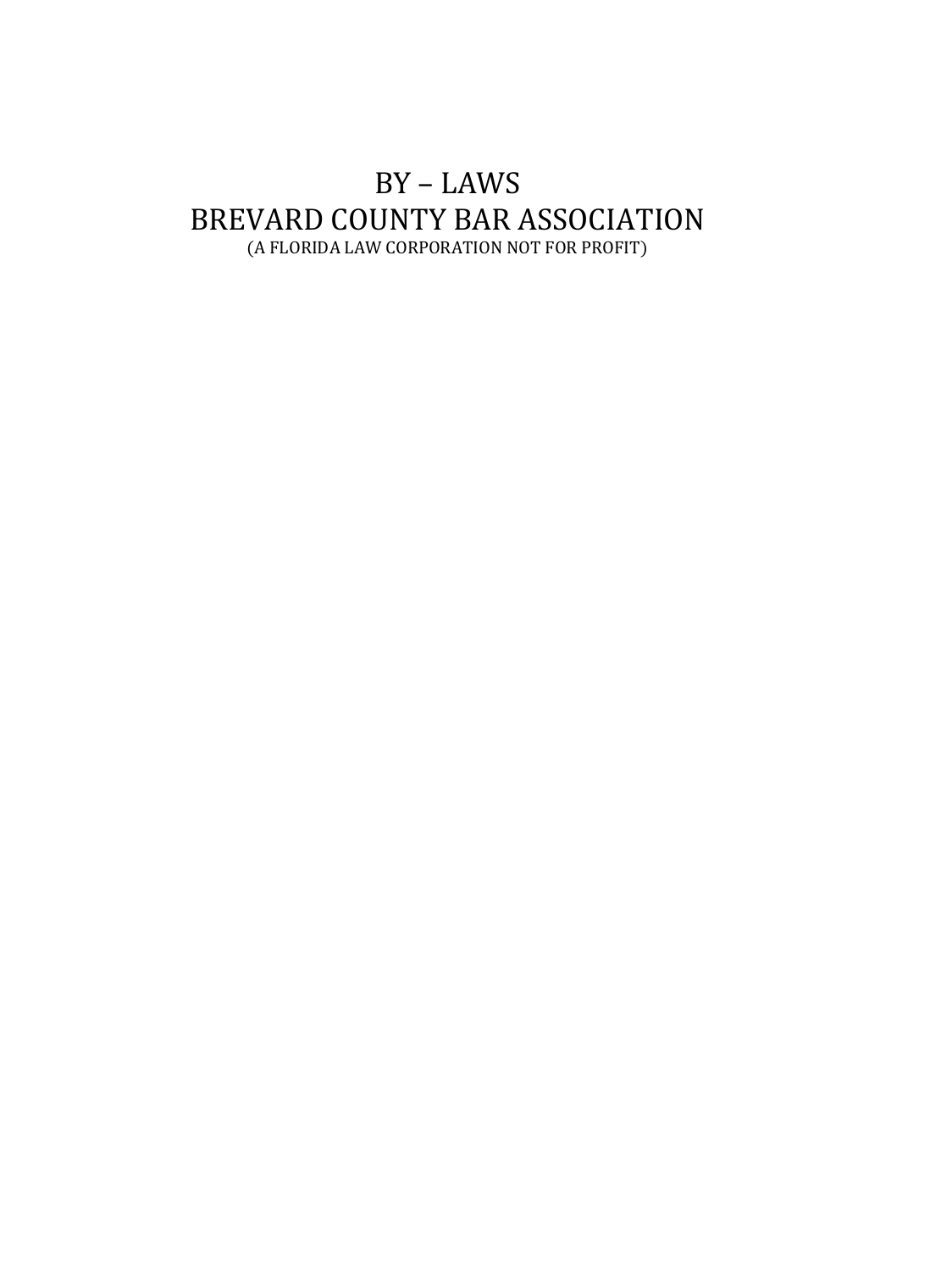# **ARTICLE I. NAME**

The name of this corporation, not for profit, shall be "Brevard County Bar Association, Inc."

## **ARTICLE II. OBJECT**

The objectives of this corporation are as set forth in its Articles of Incorporation.

#### **ARTICLE III. MEMBERSHIP**

**Section 1**. Membership in this corporation shall consist of three classes: active, honorary, and associate. The active classification shall be limited to licensed members of The Florida Bar in good standing, residing or practicing law in Brevard County and those members of the judiciary sitting or residing in Brevard County, including judges of Compensation Claims, who also are members of the Florida Bar and who elect by the payment of annual dues to be included in the active classification. The associate certification shall be limited to attorneys licensed to practice law in any jurisdiction in the United States of America, including any territory or commonwealth, other than the State of Florida. Only active members shall be entitled to vote.

**Section 2**. Admission to, or reinstatement of, membership in this corporation shall be effective upon acceptance by the Board of Directors of a completed application and the payment of annual dues.

**Section 3**. The suspension or disbarment of any member from the practice of law in any jurisdiction shall automatically result in the immediate termination of his or her membership in this corporation.

## **ARTICLE IV. DUES**

**Section 1.** Annual dues shall be due and payable on July 1st of each year. The annual dues shall be set at an amount to be determined by a majority vote of the Board of Directors, and may be modified, as necessary, by a majority vote of the Board of Directors. Any change in dues will be determined by the Board of Directors by the March board meeting of the calendar year that an increase would go into effect. Dues for members joining after January 1st of any year shall be one half (1/2) of the annual dues.

**Section 2**. Nonpayment of dues. All statements of dues shall be sent to members at least 30 days prior to the due date, July 1. After July 31, a late fee shall be imposed of twenty-five (\$25.00) to cover the extra expense of administration and inconvenience of the collection of delinquent dues and accounts. The Treasurer shall certify to the Executive Committee the names of all members whose dues and late fees have not been paid within ten (10) days of the Treasurer's mailing of a delinquent notice (after the initial thirty (30) day period). Delinquent members' names will be removed from the membership roster on August 31st and such members will be removed from the corporation.

# **ARTICLE V. OFFICERS & MANAGEMENT OF THE CORPORATION**

**Section 1.** The Officers of this corporation shall be a President, a President-Elect, a Secretary, and a Treasurer. The property and business of this corporation shall be managed by a Board of Directors. The Board of Directors shall consist of the officers and eight (8) members. A Secretary and Treasurer pro term may be appointed by the Board in the absence of either of said officers, who may exercise the duties and powers of such officers during such absence.

**Section 2.** The officers and directors shall be nominated and elected and shall assume office as prescribed in these By-Laws.

**Section 3**. The President-Elect, the Secretary, the Treasurer and the members of the Board of Directors of this corporation shall be elected for a term of one year commencing on July 1 of the election year and terminating on June 30 the following year. The President-Elect shall assume the office of President on July 1 following his or her term of office as President-Elect and there will be no election to the office of President.

#### **Section 4**. The duties of the officers shall be as follows:

A. The President shall be the chief executive officer of the corporation and shall preside over the meetings of the Board of Directors and the corporation, and shall perform the duties delegated by the By-Laws, the corporation or the Board of Directors.

B. The President-Elect shall perform the duties of the President in the absence or inability of the President to act and shall perform such other duties as may be delegated by the By-Laws, the corporation, or the Board of Directors.

C. The Secretary shall be the custodian of all records of the corporation, shall not exhibit them to any non-member, shall maintain an up-to-date roster of the membership, shall attend the meetings of the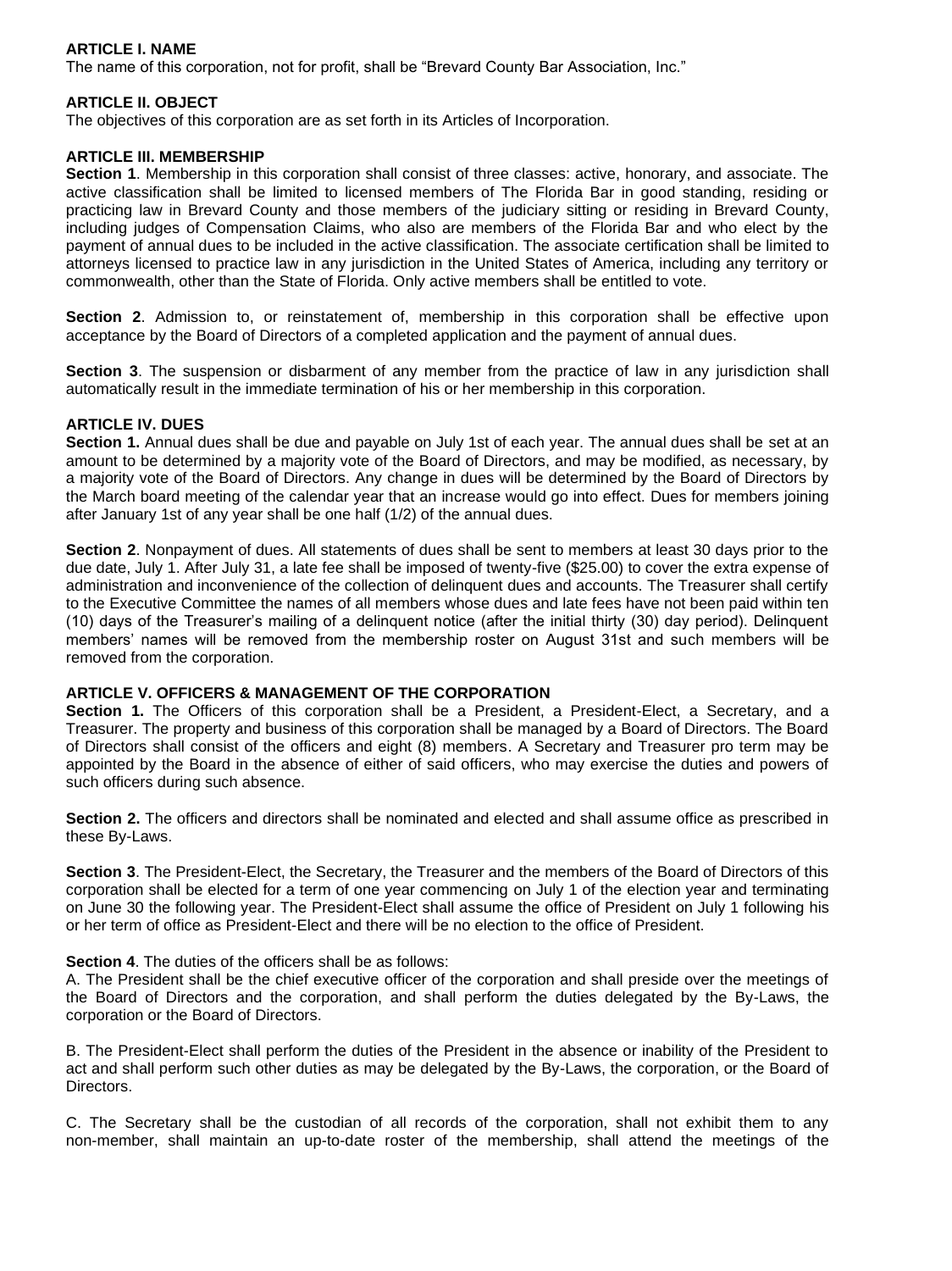corporation and the Board of Directors, and shall make record of the proceedings.

D. The Treasurer shall have charge of the financial affairs of the corporation subject to control of the Board of Directors. The records of the Treasurer shall not be exhibited to any non-member. The Treasurer shall collect and hold all monies due the corporation and demand the payment of annual dues within thirty (30) days after such dues are payable and shall report to the Board of Directors the names of all members who neglect, after demand, to pay same. Checks drawn upon bank accounts of the corporation shall be signed by the Treasurer or such other officer(s) or agent(s) of the corporation as the Board of Directors may designate. The Treasurer shall submit a complete financial report to the membership as required by law. The fiscal year shall coincide with the terms of office which the officers and members of the Board of Directors shall be elected.

**Section 5**. The Board of Directors shall manage the affairs of the corporation. It shall select and designate the compensation of any employees of the corporation and shall have the power to terminate their employment. It shall have all powers necessary to manage the affairs of the corporation. Regular meetings of the Board of Directors shall be held on such days and at such times as the Board of Directors shall determine. Except as otherwise required herein, six (6) members of the Board of Directors shall constitute a quorum.

Each Board member shall attend each and every duly called Board meeting. In the event that a Board member is unable to attend a duly called Board meeting, he or she will furnish to the Executive Director and the President a written notice (e-mail acceptable) of the reasons for such absence before the meeting, or, if unable to furnish such before the meeting, then such written notice shall be furnished by the time of the next duly called Board meeting. All such written notices shall be presented to the Board of Directors, which may approve or disapprove the absence. If a Board member misses three (3) meetings in one year without furnishing written reasons therefore as required above, or the Board disapproves three or more absences, then the Board member shall automatically be removed from office.

**Section 6.** No member of the corporation who has been previously suspended or disbarred from the practice of law in this state or any other jurisdiction shall be eligible to hold office as an officer or director of the corporation.

# **ARTICLE VI. COMMITTEES**

**Section 1**. There shall be the following standing committees of the corporation which shall perform such functions delegated by the Board of Directors and/or the membership:

- ◆ Budget & Finance Committee
- **Executive Committee**
- ◆ Law Week Committee
- Mock Trial Committee
- Young Lawyers Committee

Section 2. In addition to the standing committees provided herein, the Board of Directors may create such additional committees as it deems necessary and proper to fulfill the objectives and purpose of the corporation.

**Section 3**. All of the Committee Chairs and members of each Committee shall be appointed by the President.

**Section 4**. The Treasurer shall be an ex officio member of the Budget & Finance Committee.

#### **ARTICLE VII. ELECTIONS**

**Section 1**. The election of officers and directors of the corporation shall be held in May of each year.

**Section 2.** If a nominating committee is formed, it may consist of the immediate past President, the current President, and President-Elect, and may make recommendations to the membership of candidates for election to the offices of President-Elect, Secretary, and Treasurer. Additional names from among the active membership may be placed in nomination by an active member on or before April 30th of each year.

**Section 3.** Candidates for election to the Board of Directors may be placed in nomination by the nominating committee, or any active member.

**Section 4**. The election of officers and directors shall be by secret ballot. Votes may be counted by an impartial third party approved by the Board of Directors. Election results shall be determined by the Secretary and certified by the President.

**Section 5**. Officers and directors shall take office on July 1 of each year. Candidates for election to an officer